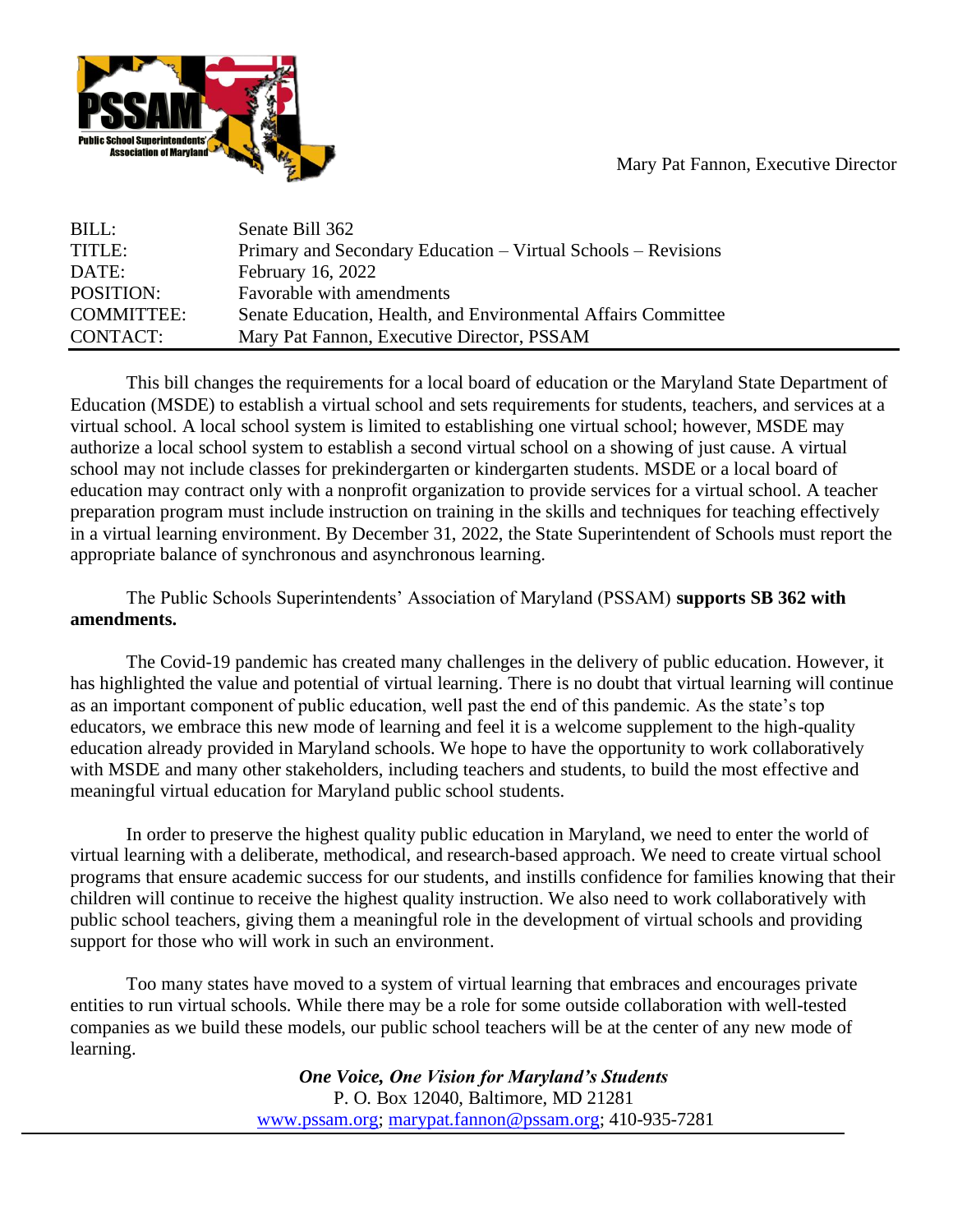There are several aspects to this bill that we embrace such as the teacher preparation program enhancements and the requirement of a lottery should demand exceed supply for seats in the school. Some of our schools have a waiting list but setting the expectation of a lottery will help families understand their choices. LEAs need the continued discretion to establish requirements and expectations for virtual participation and the bill's discussion of attendance, conduct, and requirements are helpful for setting an appropriate standard.

Our biggest concern about the legislation is what is truly defined as a virtual school. As you can see in the attachment, last year MSDE provided the checklist/application for virtual schools and for Blended Virtual Learning (BVL) Programs. Most of our LEAs used the BVL model and did not seek "school status," which in regulations creates a standalone school with its own school ID number. However, the bill's provisions regarding a school as one where the "majority" of teaching is online, and later referenced as 60% online teaching, creates some confusion as to the bill's intentions. The department's creation of the BVL model allows these programs to operate above those thresholds without being considered a "school." We believe more clarity on the definition of a "virtual school," "Blended Virtual Learning," and "virtual programs" needs to be discussed and defined more precisely.

Another concern is the limitation to one virtual school per LEA. This seems somewhat arbitrary because there may be opportunities to create smaller specialized schools focusing on a particular curriculum. A school system may also want to establish separate virtual schools by grade band. We want our virtual programs and schools to be designed to meet the needs of a range of learners and avoid policies that make them only available to students who are already highflyers. The language allowing MSDE to authorize an additional school partially addresses this concern, but without having a clearer idea of "just cause," there could be confusion.

A major concern is the requirement that county boards may only contract with a nonprofit to provide services for a virtual school. We understand the intent is not to allow a for profit entity to operate and manage a school system's virtual school, or to replace Maryland teachers in LEAs; however, "services" could mean a variety of other things including curriculum and material development and the use of a virtual platform created and maintained by a private entity. Even the State's Learning Management System (LMS), CANVAS, is owned by Instructure, a for-profit education technology company*.*

Generally, we would request greater local development of various provisions of the bill including development our own attendance policies, just as we do for traditional brick and mortar schools. We request flexibility in the application to include criteria as determined by the local board. We also request the ability to provide, with the Department's approval, Pre-Kindergarten or Kindergarten classes. At least one of our LEAs provides Kindergarten in our virtual school and were able to return home school students to the public school system. We prefer in-person learning for our youngest students, but some of these programs are extremely impressive and we would appreciate the ability to evaluate their success when we have more data before a complete prohibition.

We are also seeking an amendment to provide flexibility in class size to meet individual local personnel and budgetary needs, as well as vacancies. This is in keeping with our current practice of class size target ratios, and the language could read, "Average class sizes in virtual classes should be consistent with average class sizes of in-person classes." In addition, we believe the bill's limit to 10% of a single regular school's population participation in a virtual school should be a consideration, not a proscription. It is likely that most of our existing programs meet this threshold, but we would prefer to remove the requirement.